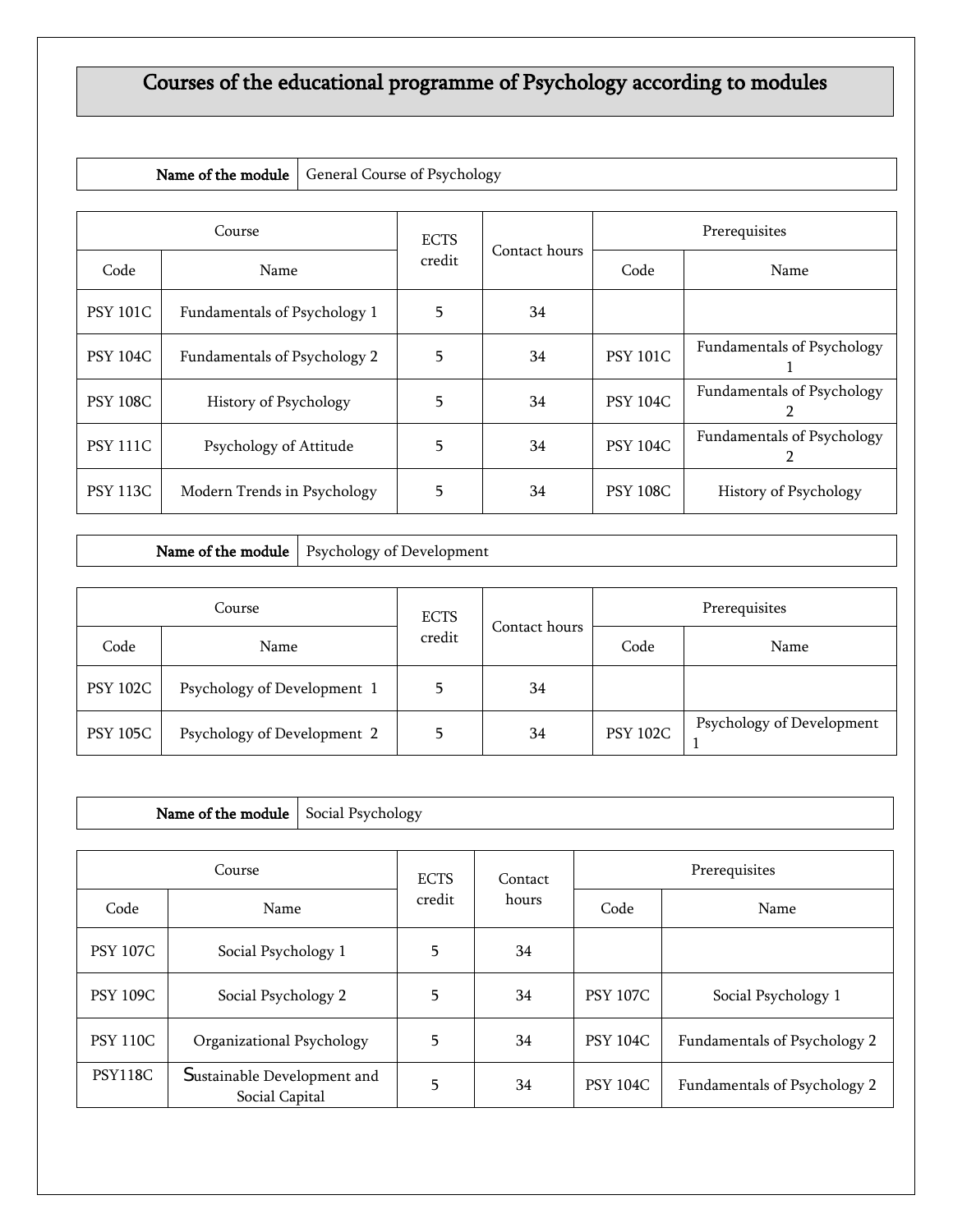| <b>PSY 124C</b> | Technology of Management of<br>Social-psychological Training |  | <b>PSY 104C</b><br><b>PSY 109C</b> | Fundamentals of Psychology 2<br>Social Psychology 2 |
|-----------------|--------------------------------------------------------------|--|------------------------------------|-----------------------------------------------------|

| Name of the module<br>Personality Psychology |                        |  |               |       |                 |                              |
|----------------------------------------------|------------------------|--|---------------|-------|-----------------|------------------------------|
| Course<br><b>ECTS</b><br>Contact             |                        |  | Prerequisites |       |                 |                              |
| Code                                         | Name                   |  | credit        | hours | Code            | Name                         |
| <b>PSY 114C</b>                              | Personality Psychology |  | 5             | 34    | <b>PSY 104C</b> | Fundamentals of Psychology 2 |

Name of the module  $\big|$  Methods of Psychological Research

| Course          |                                      | <b>ECTS</b> | Contact | Prerequisites                                                                                |                                                                                                                                                                                                            |  |
|-----------------|--------------------------------------|-------------|---------|----------------------------------------------------------------------------------------------|------------------------------------------------------------------------------------------------------------------------------------------------------------------------------------------------------------|--|
| Code            | Name                                 | credit      | hours   | Code                                                                                         | Name                                                                                                                                                                                                       |  |
| <b>PSY 112C</b> | Methods of Psychological<br>Research | 5           | 49      | <b>PSY 104C</b>                                                                              | Fundamentals of Psychology 2                                                                                                                                                                               |  |
| <b>PSY 122C</b> | Fundamentals of<br>Psycholinguistics | 5           | 49      | <b>PSY 104C</b><br><b>PSY 109 C</b><br><b>PSY 114C</b><br><b>PSY 117C</b><br><b>PSY 119C</b> | Fundamentals of Psychology 2<br>Social Psychology 2<br>Personality Psychology<br>Introduction to Clinical Psychology -<br>Psychopathology<br>Processing of Research Data by<br>Computer Programme (SPSS) 2 |  |

|                 | Name of the module                                       | Clinical Psychology |         |               |                 |                                                          |  |  |  |
|-----------------|----------------------------------------------------------|---------------------|---------|---------------|-----------------|----------------------------------------------------------|--|--|--|
|                 |                                                          |                     |         |               |                 |                                                          |  |  |  |
| Course          |                                                          | <b>ECTS</b>         | Contact | Prerequisites |                 |                                                          |  |  |  |
| Code            | Name                                                     |                     | credit  | hours         | Code            | Name                                                     |  |  |  |
| <b>PSY 115C</b> | Fundamentals of<br>Neuropsychology                       |                     | 5       | 34            | <b>PSY 104C</b> | Fundamentals of Psychology 2                             |  |  |  |
| <b>PSY 117C</b> | Introduction to Clinical<br>Psychology - Psychopathology |                     | 5       | 34            | <b>PSY 104C</b> | Fundamentals of Psychology 2                             |  |  |  |
| <b>PSY 120C</b> | Fundamentals of Psychosomatics                           |                     | 5       | 34            | <b>PSY 117C</b> | Introduction to Clinical Psychology<br>- Psychopathology |  |  |  |